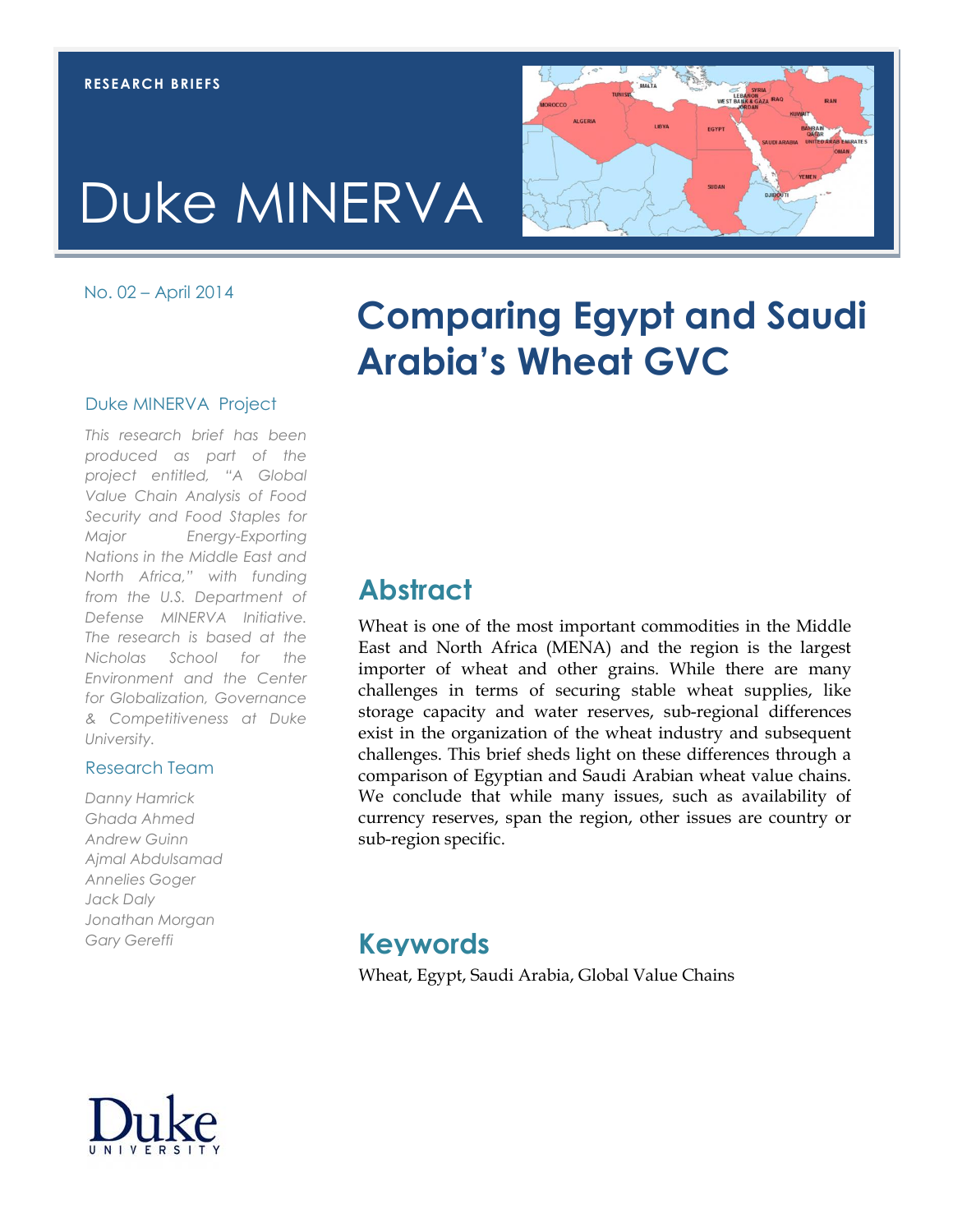*Despite the mostly shared dependence on imports, the organization of wheat value chains varies across the region.*

### **Introduction**

The Middle East and North Africa (MENA) region is the largest wheat importing region in the world. In 2009, wheat was the dominant source of food supply in MENA, accounting for roughly one third of all available food (see figure 1). Multiple issues within the region, primarily water scarcity, force the region to depend on imports of critical grains. The high dependence on international wheat supplies makes the organization of the industry important for studies of food security and political stability in the region and strategies for maintaining a sustainable wheat supply. Despite the mostly shared dependence on imports, the organization of wheat value chains varies across the region (1).

This report compares the structure of the wheat value chain for two MENA countries, Egypt and Saudi Arabia. Despite many similar challenges that both nations face, their unique institutional and policy framework present specific challenges and opportunities, shedding light on interregional differences in wheat value chains. By studying these countries from a global value chain (GVC) perspective, we are able to analyze how the various firms, government institutions and international actors that shape food policy in the countries and their responses to volatility in the system.

**Figure 1: MENA food supply by commodity<sup>2</sup>**



 $\overline{\phantom{a}}$ 

<sup>1)</sup> Ahmed, Ghada, Danny Hamrick, Andrew Guinn, Ajmal Abdulsamad, and Gary Gereffi. 2013. "Wheat Value Chains and Food Security in the Middle East and North Africa." Duke Center on Globalization, Governance and Competitiveness.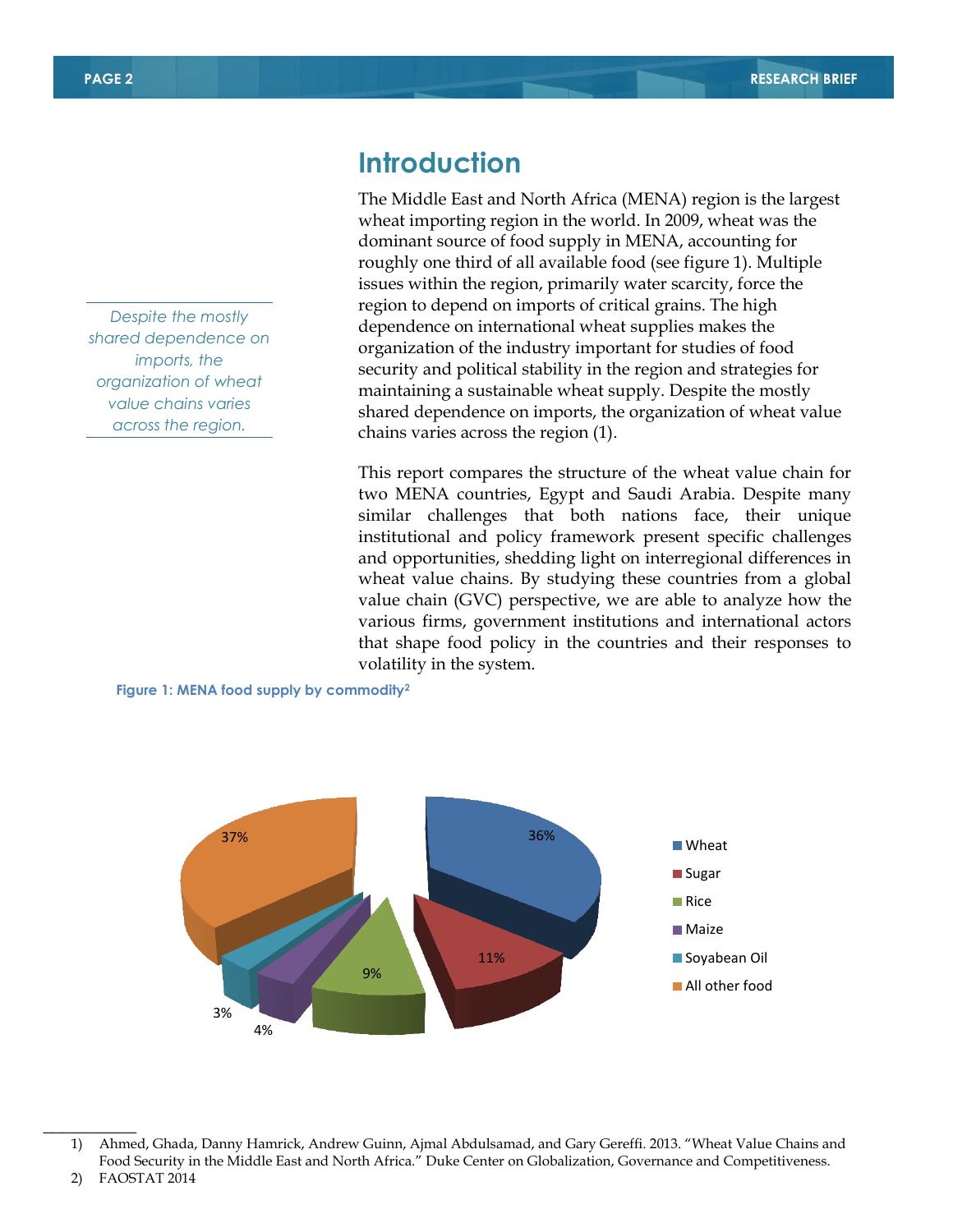### **Regional challenges in wheat GVCs**

Throughout the MENA region certain challenges are prevalent in the wheat GVC that all nations must overcome. Mapping all of the relevant activities and institutions for wheat production and trade provides for a holistic approach to the study of commodities, role of actors in food security, and drivers that impact food security outcomes (for further information on global value chains and food security please reference Duke Minerva research brief 01).

The generic wheat GVC for MENA nations (see figure 2) shows the various inputs and stages of production and process that the commodity undergoes. Red boxes indicate constraints consistent across the region, for example water and storage.

Countries in MENA face many challenges in securing wheat. Some, such as environmental are consistent across the chain and other vary by countries. Figure 3 below highlights important variables related to wheat in the two countries. **Environmental challenges**

#### **Figure 3 Egypt and Saudi Arabia compared1, 3**

|                                           | Egypt           | <b>Saudi Arabia</b> |
|-------------------------------------------|-----------------|---------------------|
| Population                                | 79.7 million    | 26.8 million        |
| <b>GDP</b><br>per capita                  | \$3,187 (USD)   | \$20,777 (USD)      |
| Wheat<br><b>Consumption</b><br>per capita | 145.2 kg/yr.    | 89.3 kg/yr.         |
| <b>Wheat Imports</b>                      | 2.6 billion USD | 0.4 billion USD     |
| <b>Wheat Import</b><br><b>Dependency</b>  | 51.7%           | 53%                 |
| <b>Energy exports</b>                     | 6.9 billion USD | 162.7 billion USD   |

#### **Figure 2: MENA Wheat Value Chain**



#### **Wheat Value Chain**

Growing wheat, a water intensive crop, presents major challenges for the region. Water shortage remains a major issue for all nations in MENA. The region is the most water scarce in the world and, as a result, it also has low levels of arable land. Growing populations and climate change are placing more stress on critical resources, such as water supply (2).

#### **Political challenges**

In addition to inputs, the MENA region as a whole utilizes a state-led approach to governance compared to the liberalized model used elsewhere. High levels of government regulation and poor infrastructure and storage systems increase wastage in the system, causing increased volatility in supply and increased costs, which many governments must absorb due the large subsidy systems (Ahmed et al 2013).

Additionally, one of the solutions that many nations pursue is land investments abroad. However, investments are often in areas with weak institutional and infrastructure, which limits effectiveness (2).

 $\overline{\phantom{a}}$  , where  $\overline{\phantom{a}}$ 

<sup>1)</sup> Ahmed, Ghada, Danny Hamrick, Andrew Guinn, Ajmal Abdulsamad, and Gary Gereffi. 2013. "Wheat Value Chains and Food Security in the Middle East and North Africa." Duke Center on Globalization, Governance and Competitiveness.

<sup>2)</sup> Bailey, Rob and Robin Willoughby. 2013. Edible Oil: Food Security in the Gulf. Chatham House.

<sup>3)</sup> World Bank. 2012. World Development Indicators.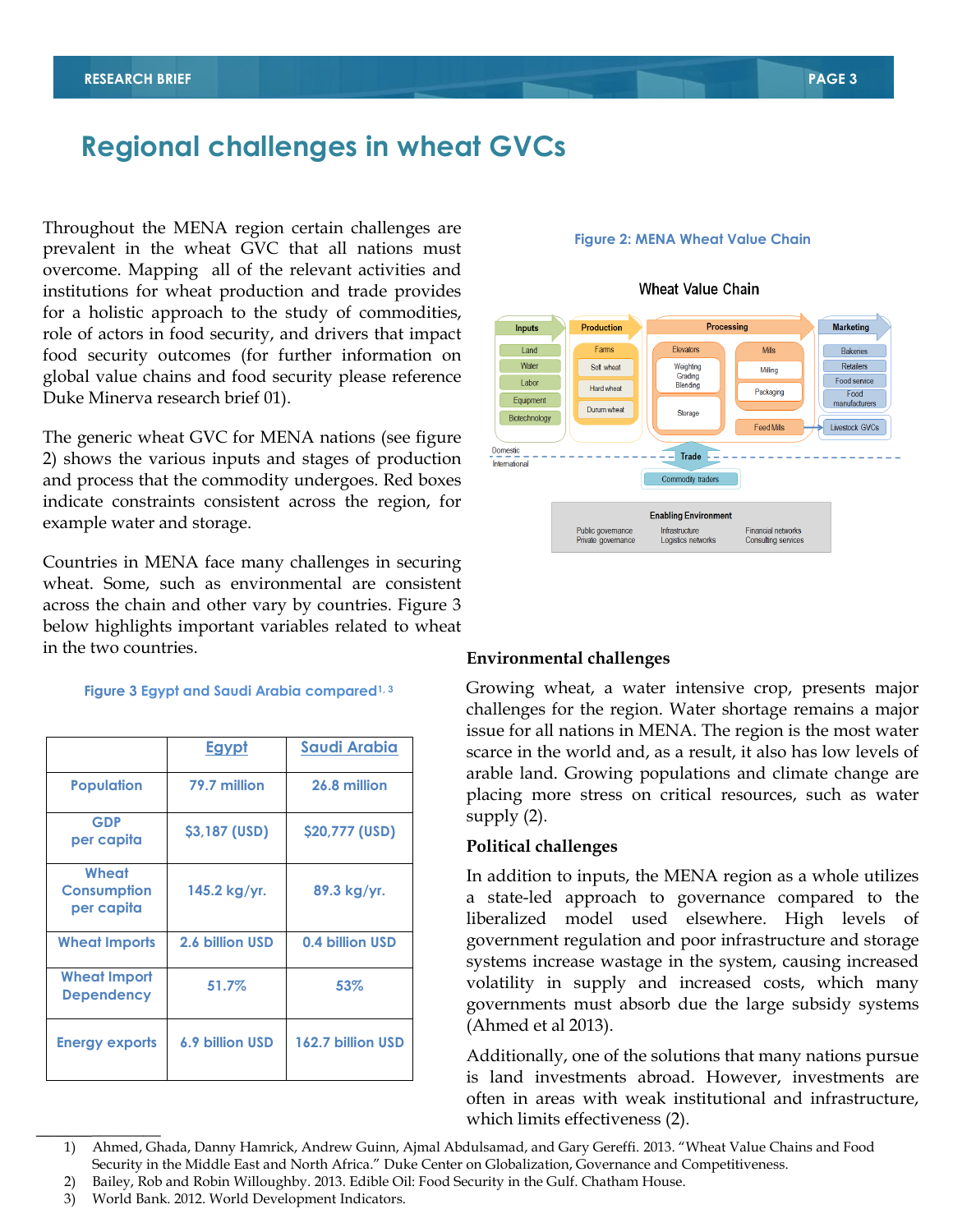### **Case study: Egypt**

Egypt, once a major wheat producer, is now the world's largest importer of wheat. The Egyptian government is highly involved in the wheat GVC and also maintains high levels of subsidies. Research indicates 75% of the Egyptian population depends on subsidized bread as part of their diet and among the poorest households government subsidized bread is consumed on average of 6.4 days a week (1).

The General Authority for Supplies and Commodities (GASC) oversees wheat imports and domestic procurement in the country. GASC partners with a number of other government institutions, such as the Principal Bank of Agriculture and Development Credit to supply imports and finance to purchase wheat. Once wheat is secured, the General Company for Silos and Storage (GCSS) and the Holding Company for Silos and Storage (EHCSS) oversee holding and storage. Finally, the Holding Company for Rice and Wheat Mills (HCRWM) and Food Industry Holding Company (FIHC) operate the public sector mills, representing 55 % Egyptian milling capacity (1).



### **Figure 4: Egyptian Wheat Policy Timeline**

Egyptian government policy provides three loaves of subsidized bread per day and it is essential for many Egyptians' survival especially by the 25% of the population who live on less than \$1.65/day (1). Attempts to reform the subsidy system (see figure 4 for an overview of major wheat related policies) have been met with heavy resistance. For example, in 2008, popular unrest related to wheat shortages and increased prices forced the government to roll back plans to slash subsidies. In 2011 during the overthrow of Mubarak, a major chant of protestors called for "Bread, Freedom and Social Justice." In 2012, attempts from Muslim Brotherhood's government to ration bread and control bread prices further fueled growing discontent against the government, and bakers threatened to go on strike.

Recent unrest in the nation has negatively impacted tourism and other sources of GDP, seriously limiting the ability of the nation to finance wheat imports. Further, the short-lived attempt to promote self-sufficiently depleted reserves and created the need for immediate intervention by other Saudi Arabia and other Gulf nations.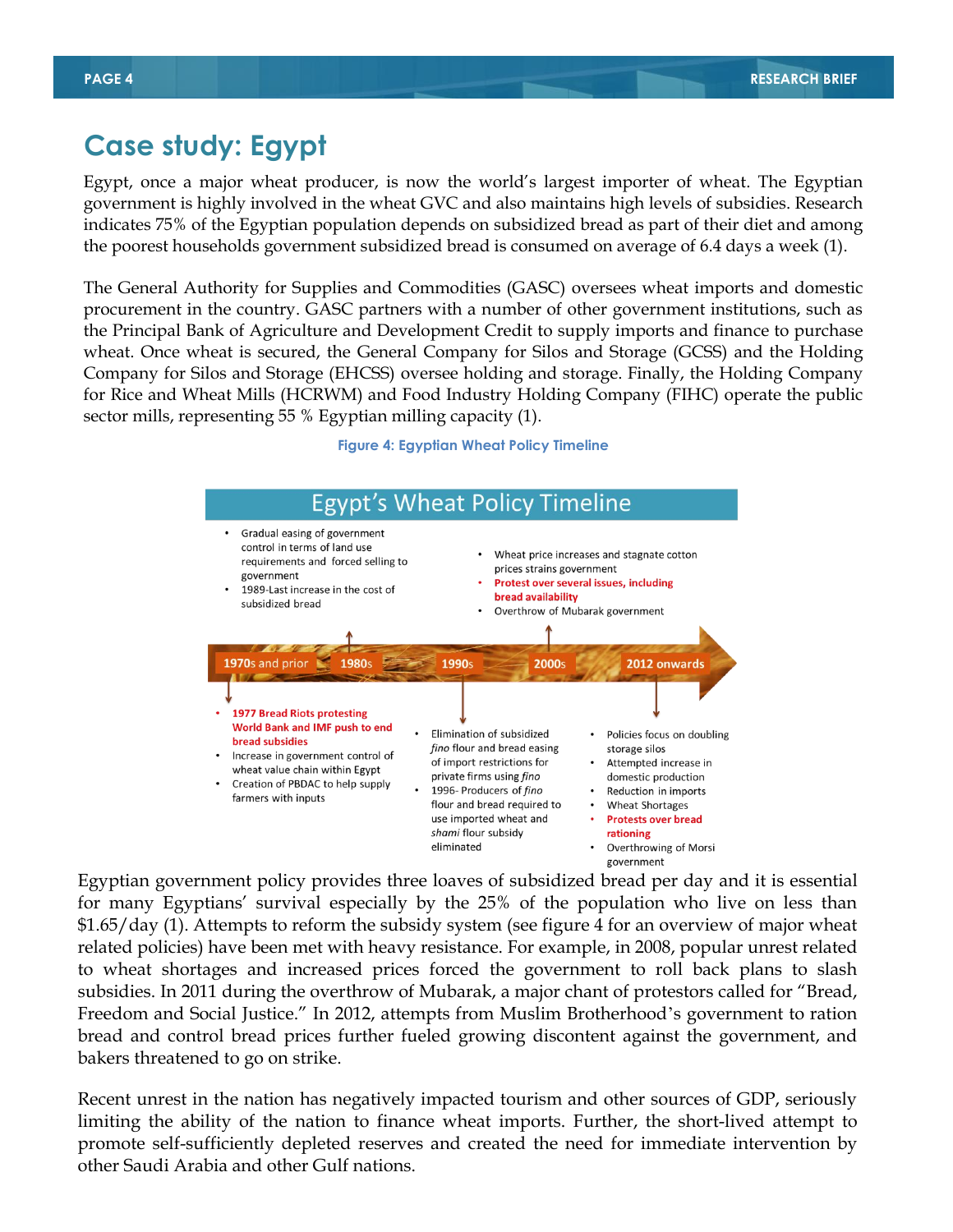### **Case study: Saudi Arabia**

Saudi Arabia's vast oil resources have financed the kingdom's agricultural and economic development, which is supported by a heavily subsidized welfare system that has helped ease food price inflation. It also allowed the country to pursue a self-sufficiency policy approach to wheat starting in the 1970s. By 1984, the nation was almost completely self-sufficient in terms of wheat production, even becoming one of the top ten global exporters in the 1990s. However, environmental problems as well as the cost of subsidies have pushed the nation towards an import approach. By 2016, Saudi Arabia will cease all domestic production and will rely wholly on wheat imports (1) (See figure 4 for an overview of wheat policy in the nation).

Like Egypt, the Saudi government is a dominate player in the wheat GVC but it has taken a different approach to food security policy, shifting towards a total reliance on imports. The Saudi Grain Silos and Flour Mills Organization (GSMO) is responsible for wheat purchasing, storage, milling, and distribution throughout the country. The agency is in charge of managing wheat subsidies, allocating farmers' production quotas, setting guaranteed prices for purchasing wheat from the local producers, and importing additional wheat to cover domestic consumption needs.



**Figure 5: Saudi Arabia Wheat Policy Timeline**

In the early 2000s, facing increased stress on water reserves and subsidies, Saudi Arabia choose to shift away from a self-sufficiency strategy towards a model of complete imports. Water scarcity in the region became a paramount concern and due to the large amount of oil exports and reserves, and importing wheat was seen an economically efficient approach to secure wheat (see figure 5).

Along with the shift towards imports, the government also introduced price controls and social spending programs in an attempt to ensure stability. The government eliminated or decreased tariffs on many food imports and implemented plans to increases wages and increase social insurance benefits such as unemployment allowances. Saudi was able to invest more in social spending compared to other countries in the region due to the large amount of currency reserves from their energy exports.